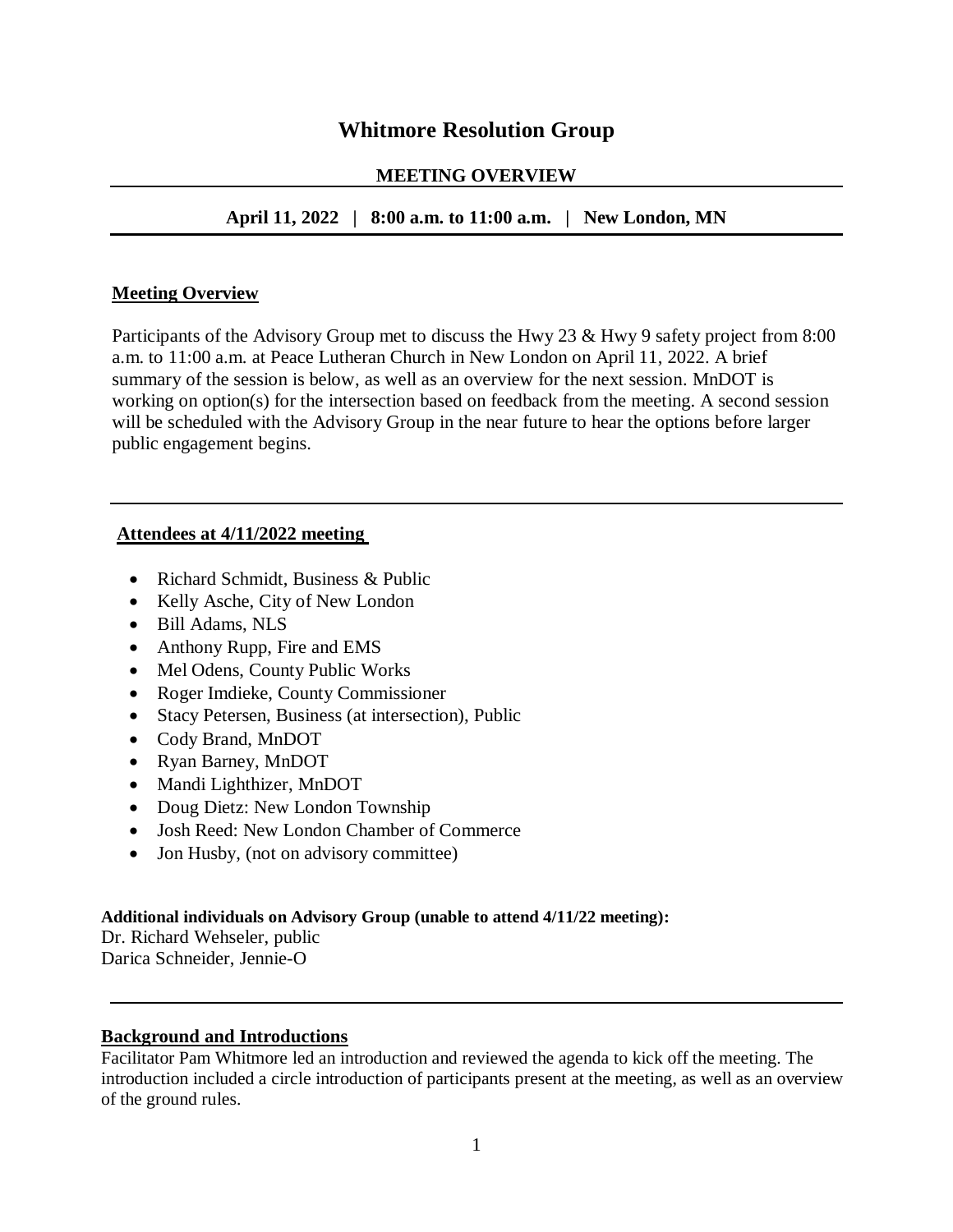**Shared Goals:** Participants at the  $4/11/22$  meeting agreed they have interests in common, although their perceptions of how to further those interests may be different. These include:

- Making the intersection safer for drivers and pedestrians;
- Accommodating increased traffic patterns, especially with school and senior living nearby, as well as the influx of Kandiyohi CR 40 traffic;
- Coming to consensus on a safety improvement that can be implemented in a mutually agreeable time frame;
- Selecting an improvement that allows for future growth;
- Meeting budget parameters and researching funding sources;
- Minimizing the impacts on adjacent businesses; and
- Assuring the flow of commerce on Highway 23.

### **Check-in**

The check-in exercise indicated a desire and commitment by those present to move forward together.

| Globe              | Global perspective                              |
|--------------------|-------------------------------------------------|
| Eye                | Going with eyes wide open and open to change    |
| Clock & Hourglass  | Time to start working                           |
| <b>Tinker Toys</b> | Ideas interconnected                            |
| <b>Butterfly</b>   | Transition to floating through the intersection |
| Puzzle piece       | Putting pieces of puzzle together               |
| Light              | Having AHA moments                              |
| Bicycle            | Consider traffic flow and non-vehicular flow    |
| Checklist          | Things left to do                               |
| Canoe              | Process for moving forward together             |
| Gears              | Move in the same direction                      |

# **Education**

#### **Exercises for Perspective Learning**

Advisory Group members engaged in an exercise to learn perspectives from each other regarding the intersection of Highway 23 and Highway 9 and the previously proposed improvement. The areas identified by the attendees included:

- Improvements for safer vehicular traffic and non-vehicular traffic;
- Uses or future uses of pedestrian and bikers;
- Future growth of intersection and impact on local community;
- Usability of intersection (currently and also in light of future growth);
- Limitations in funding sources;
- Possible options for other funding sources;
- Impact on safety and response time for emergency vehicles;
- Impact on sightlines;
- Traffic flow, including related to commerce and access to New London;
- Timelines for improvements;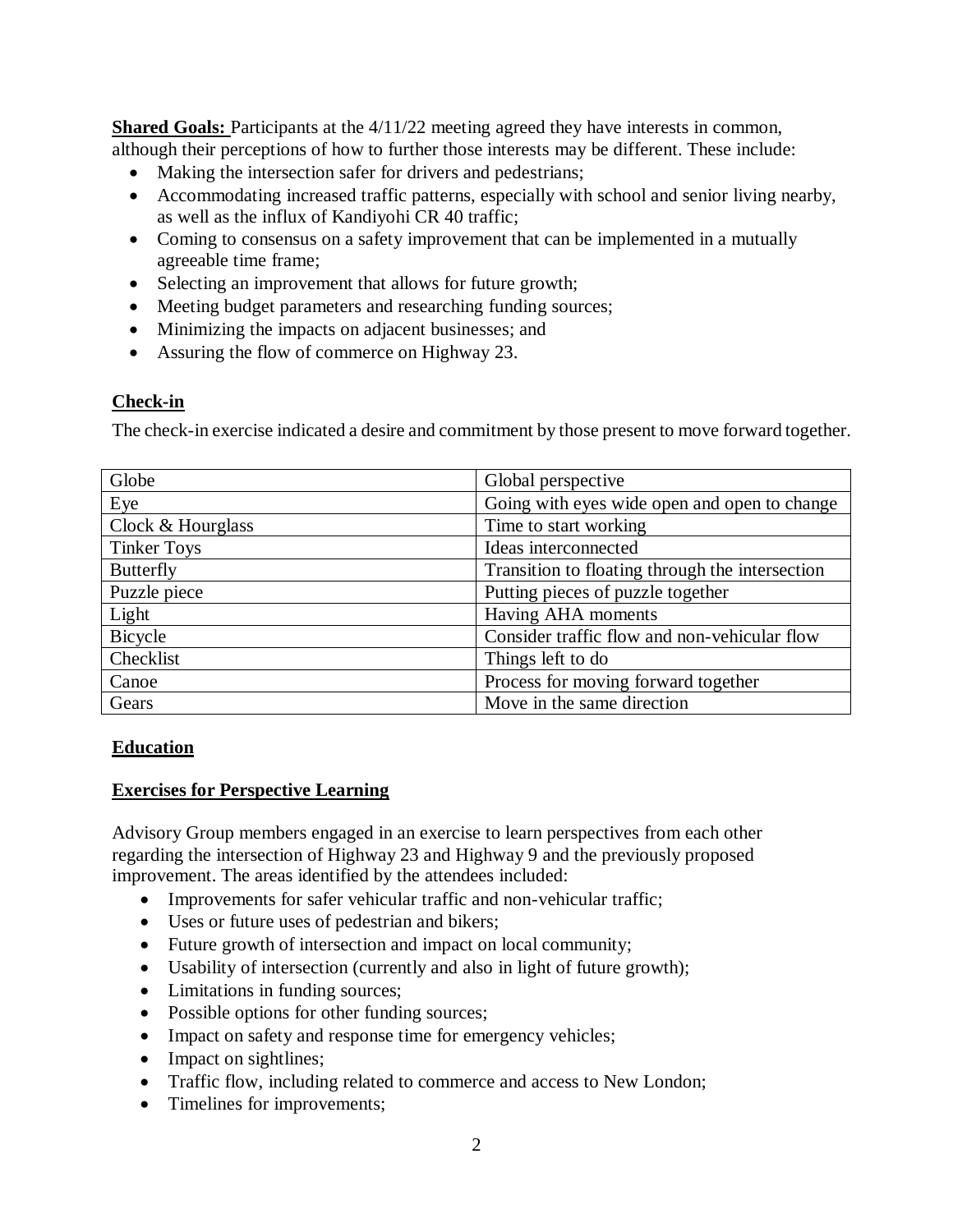- Interim options to supplement longer term project options; and
- Brainstorming for future public engagement

# **Overview of historical timeline to date**

The Advisory Group discussed the historical timeline of the project from 2016 to date. MnDOT also clarified that the Advisory Group and community should view the- re-assessment as a "safety improvement project" and no longer as a J-turn project, since MnDOT is taking a fresh look at all options.

# **Prioritized Discussion Points**

The group identified specific items when considering options for future proposals related to the improvement project:

- Prioritizing decreasing crashes;
- Discussing possibility for slowing traffic
- Understanding funding sources
- Gathering background information related to the historic plans communicated for intersection about 16 years ago;
- Considering future development, as well as use of trail system, for promotion of a bikeable/walkable community
- Discussing possible impacts the selected improvement project may have on local economy and community, including effect of alternative routes that travelers may choose to take based on the end result of improvement project;
- Educating community of limitations arising out of topography that impacts speed decisions or improvement project options, such as curve, hill, elevation changes, as well as safety considerations related to semi-trailer travel and ability to accelerate or slow down;
- Sharing data related to time of day of crashes, traffic flow now and predicted in the future;
- Understanding traffic patterns at that intersection;
- Educating about the impact on emergency vehicle response time and emergency vehicle access to calls;
- Considering impact on moving snow and snow plows;
- Discussing use of intersection by all types of drivers

# **Next Steps for Discussion**

MnDOT will take the feedback and data from the Advisory Group to help them determine options for the intersection. These options will be shared with the Advisory Group at the next meeting, and then ultimately will go to the community at large. It should be noted, the Advisory Group will not be selecting a single option to take to the public; rather, the public will be seeing and providing input on more than one option from MnDOT for the intersection. Although not representative of what the options may include, the Advisory Group listed ideas for MNDOT to consider including (in NO particular order) signal/stoplight; roundabout; interchange; or J-Turn. The group also discussed how the public likely would have an interest in knowing cost, impact